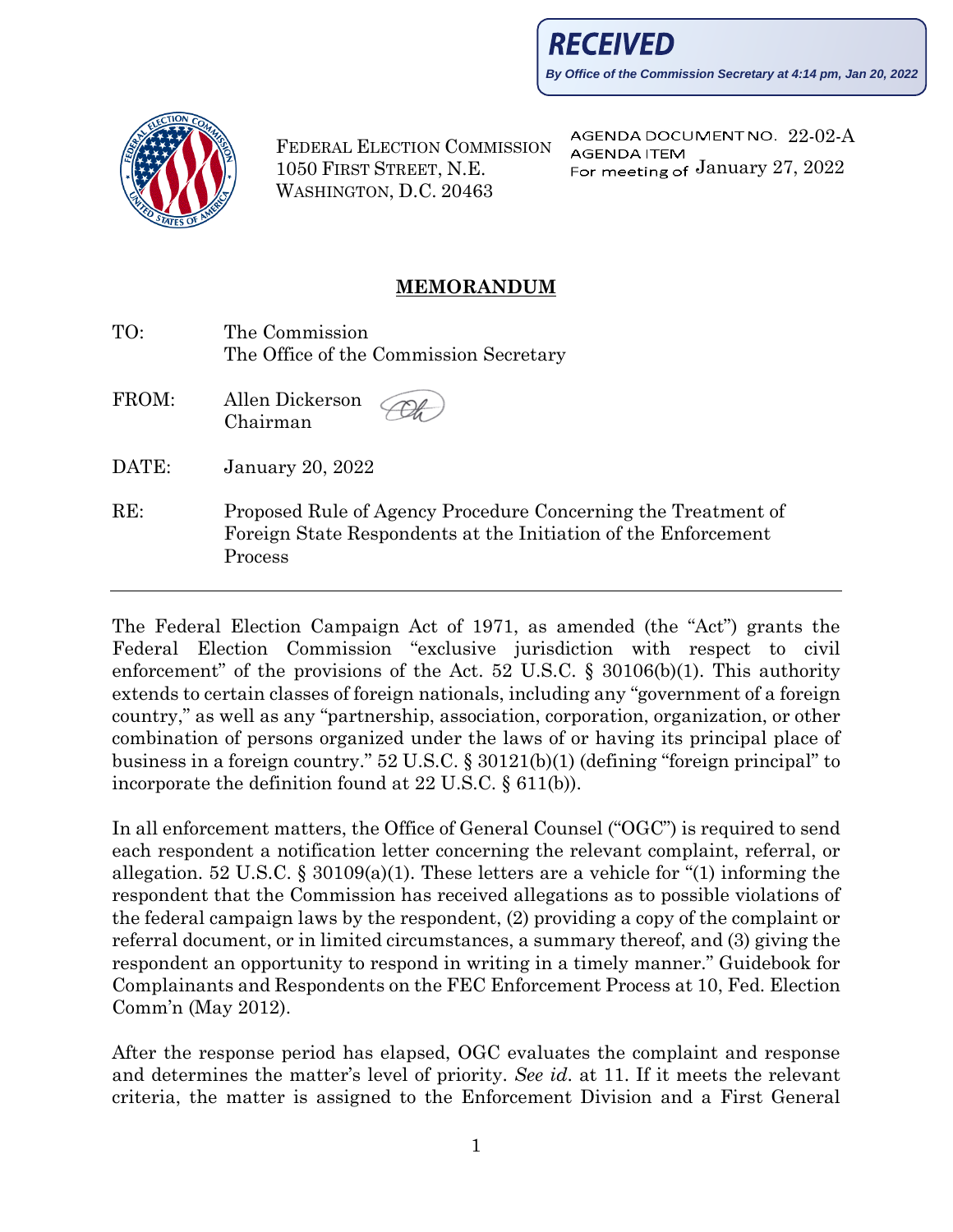Counsel's Report ("FGCR") is drafted containing a recommendation to the Commission as to whether there is "reason to believe" the respondent has "committed or is about to commit a violation of the law over which the Commission has jurisdiction." *See* 52 U.S.C. § [30109\(a\)\(2\).](https://www.govinfo.gov/link/uscode/52/30109)

This process is well established. But complexities arise when the respondent in a matter is a foreign respondent, and in particular a foreign state, a political subdivision of a foreign state, a head of state or other foreign official acting in his or her official capacity, or an agency or instrumentality of a foreign state ("foreign state respondent").

The United States has obligations under international law and practice. As an organ of the federal government, the Commission's actions implicate these responsibilities. Because missteps in the arena of foreign affairs can have serious consequences for the interests of the United States and its allies, it is my view that the Commission should apprise the Department of State ("Department") at the inception of enforcement matters involving foreign state respondents.

Accordingly, pursuant to Directive 17, attached is a proposed rule of agency procedure with respect to the treatment of foreign state respondents at the initiation of the enforcement process. I intend to move this document for the Commission's adoption at its meeting on January 27, 2022.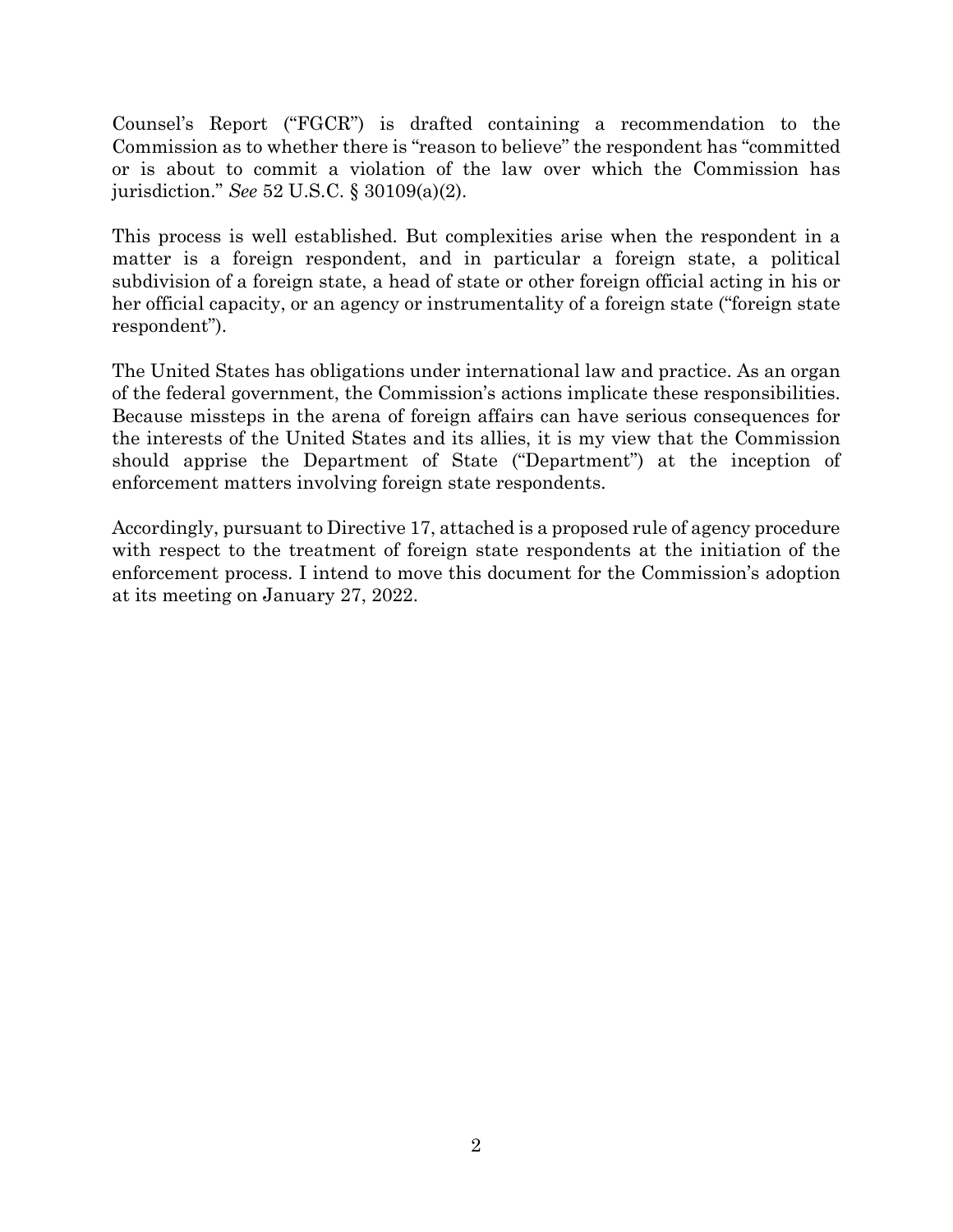## **FEDERAL ELECTION COMMISSION**

**11 C.F.R. Part 111**

**[Notice 2022-\_\_]**

## **Rule of Agency Procedure Concerning the Treatment of Foreign State Respondents at the Initiation of the Enforcement Process**

**AGENCY:** Federal Election Commission.

**ACTION:** Rule of Agency Procedure.

**SUMMARY:** The Federal Election Commission is adopting a policy concerning the enforcement process in situations where the respondent to a complaint is a foreign state, a political subdivision of a foreign state, a head of state or other foreign official acting in his or her official capacity, or an agency or instrumentality of a foreign state.

**DATES:** Effective on  $\qquad \qquad$ , 2022.

**SUPPLEMENTARY INFORMATION:** This policy requires the Commission to adopt a modified enforcement notification process in matters involving foreign state respondents. This policy does not alter the Commission's statutory obligations under 52 U.S.C. § [30109\(a\)\(1\).](https://www.govinfo.gov/link/uscode/52/30109)

In all enforcement matters in which a foreign state, political subdivision of a foreign state, a head of state or other foreign official acting in his or her official capacity, or any agency or instrumentality of a foreign state is identified as a respondent, the Office of General Counsel ("OGC"), prior to issuing the notification letters required by [52 U.S.C. §](https://www.govinfo.gov/link/uscode/52/30109) 30109(a)(1), will notify the Office of the Legal Adviser at the Department of State ("Department") of the receipt of the complaint and of the Commission's statutory notification obligations. In such matters, OGC will provide a simultaneous report to the Commission concerning the receipt of the complaint and notification to the Department and will promptly inform the Commission of any subsequent communications between OGC and the Department.

Within forty-five days of receiving a complaint naming a foreign state respondent, OGC will make a recommendation to the Commission as to whether consultation with the Department is appropriate to obtain its views concerning any legal or factual question presented by the matter.

This notice represents a general statement announcing the general course of action that the Commission intends to follow. This rule of agency procedure does not constitute an agency regulation requiring notice of proposed rulemaking,